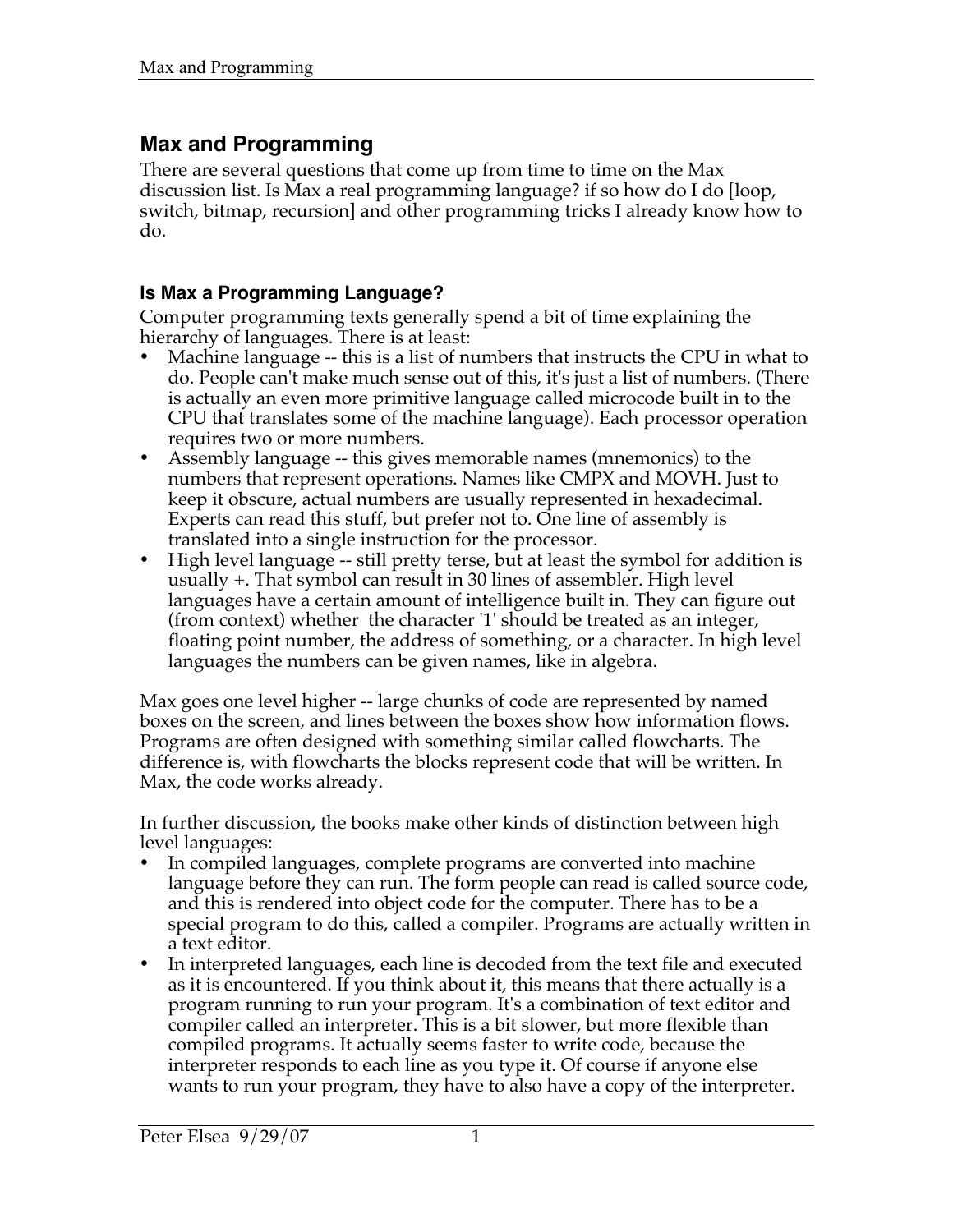Another distinction is between procedural and object oriented languages:

- Procedural languages are simple in concept they work like a cake recipe; first a list of ingredients (data), then a series of instructions that are carried out in strict order. Ingredients are taken off their place on the shelf, and finished things are put back -- the program knows where things are supposed to be, not what they actually are.
- Object Oriented Languages are a little harder to explain. Instead of data in slots, the metaphor is like a bunch of people, each of whom knows some things, and knows how to manipulate the things they are given. The objects receive messages that tell them what their data is and what to do with it. What sends the messages? Other objects. Object oriented programs would be horribly complicated to write if it weren't pretty easy to derive new objects from existing ones.

So, how does Max fit into this? Max is a program that interprets actions of compiled objects that are coded in a procedural language. Since Max uses icons to represent chunks of high level language, Max is a meta-language. You can program Max in two ways. You can connect the existing objects, and you can write and compile your own objects in a high level language called C.

Most of learning Max is learning the behavior of the objects. The Max tutorials make a good start on that, and for the objects not covered, the help files usually give enough information for you to figure out their behavior with a bit of experimentation. The point of this particular essay is to look at the issue of interconnecting objects of any sort to handle various kinds of problem.

# **Passing Messages**

Since Max is object oriented, you are never given access to raw data in the way you are in say,  $C$  programming<sup>1</sup>. You will encounter data in arguments to objects and in messages.

Arguments are easy. Some objects start out containing data, and you specify the data as you create the object. Type it right after the name.

Messages are entered in message boxes. A message box is an object whose name you don't type - you pick it from the palette and just type in the arguments. The arguments become the message it will send when told to.

Messages have two parts -- the message name, and the message arguments. Some messages have names but no arguments, like <u>bang</u>. Some messages seem to have no names, because the name is optional. These are the messages int, float, and <u>list</u>. The name is optional because it's easy to figure out what is meant. A number with a decimal point is a float, a number without is an int. Anything with several arguments, the first of which is a number, is a list.

 $\overline{a}$ <sup>1</sup> Where you have to type things like this: double pi =  $3.14$ ;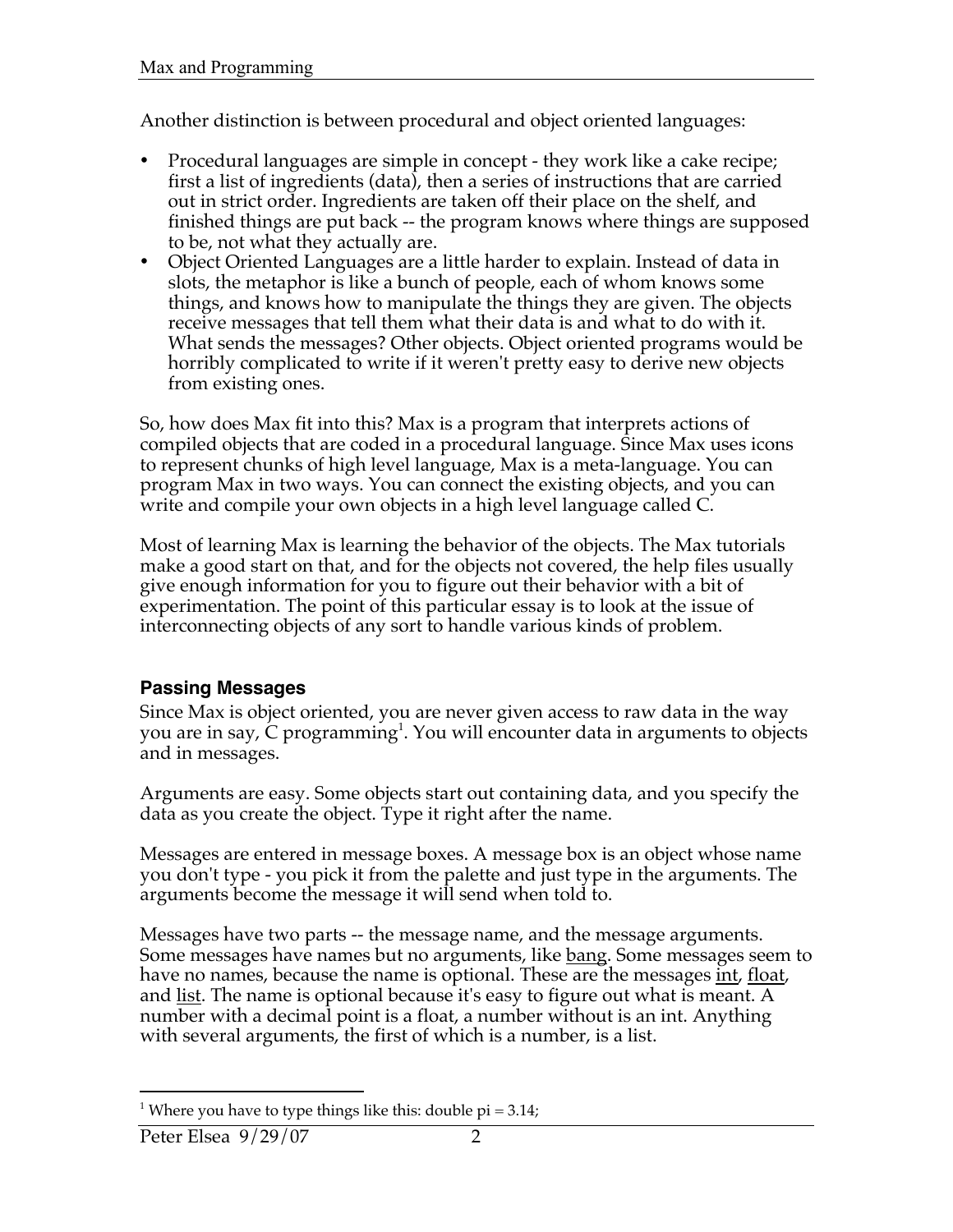Any argument that is not a number is a symbol. In other languages, you have something called characters or text. Max does not have these, except at the edges. Characters and text are converted to and from ints by a few special objects. The ints associated with text are in the ascii code, and generally just called ascii. Symbols are easy to create, you just type groups of letters separated by spaces.  $2$ When Max encounters a symbol, it assigns a pointer<sup>3</sup> to it, and just passes that pointer around in messages. Saves time.

If a symbol is the first element in a message, it is taken as the name of the message. It may or may not have arguments. Yes, there is a message called Symbol. It needs one argument, which has to be a symbol.

Since everything is a number, how does Max keep floats, ints and symbols sorted out? All data in Max is contained in structures $^4$  called atoms. Part of the structure is the number, the other part is what type it is. Occasionally you will see notes in the Max window referring to argument type.

So, messages are passed from object to object in Max, and when an object receives a message, it does what it knows how to do.

#### **Responding to Messages**

Each object has a set of messages it can respond to. You can see the set for an object by shift-option-click on the object. Exactly what happens is explained in the manual, or in the Help File (option click) for that object. In general, messages to an object set internal data for later operations or cause immediate operations. Because the convention for passing messages is right before left, the right inlets of object are the data setters, and the left inlet causes the action.

It's worth taking a moment to really appreciate the effects of right to left action. In figure 1 we have three simple actions- the word bang will be printed in the Max window, preceded by the letter A, B or C.



Figure 1.

 $\overline{a}$ 

The result of the configuration shown is:

| $C:$ bang |
|-----------|
| B: bang   |
| A : bang  |

 $^2$  If you want a symbol that includes a space, enclose the whole thing with smart single quotes as you type ('option- right bracket' )..

 $3$  Pointer is a programming term that means the location of something.

<sup>&</sup>lt;sup>4</sup> That's another programming term. It means bunch of numbers that always go together.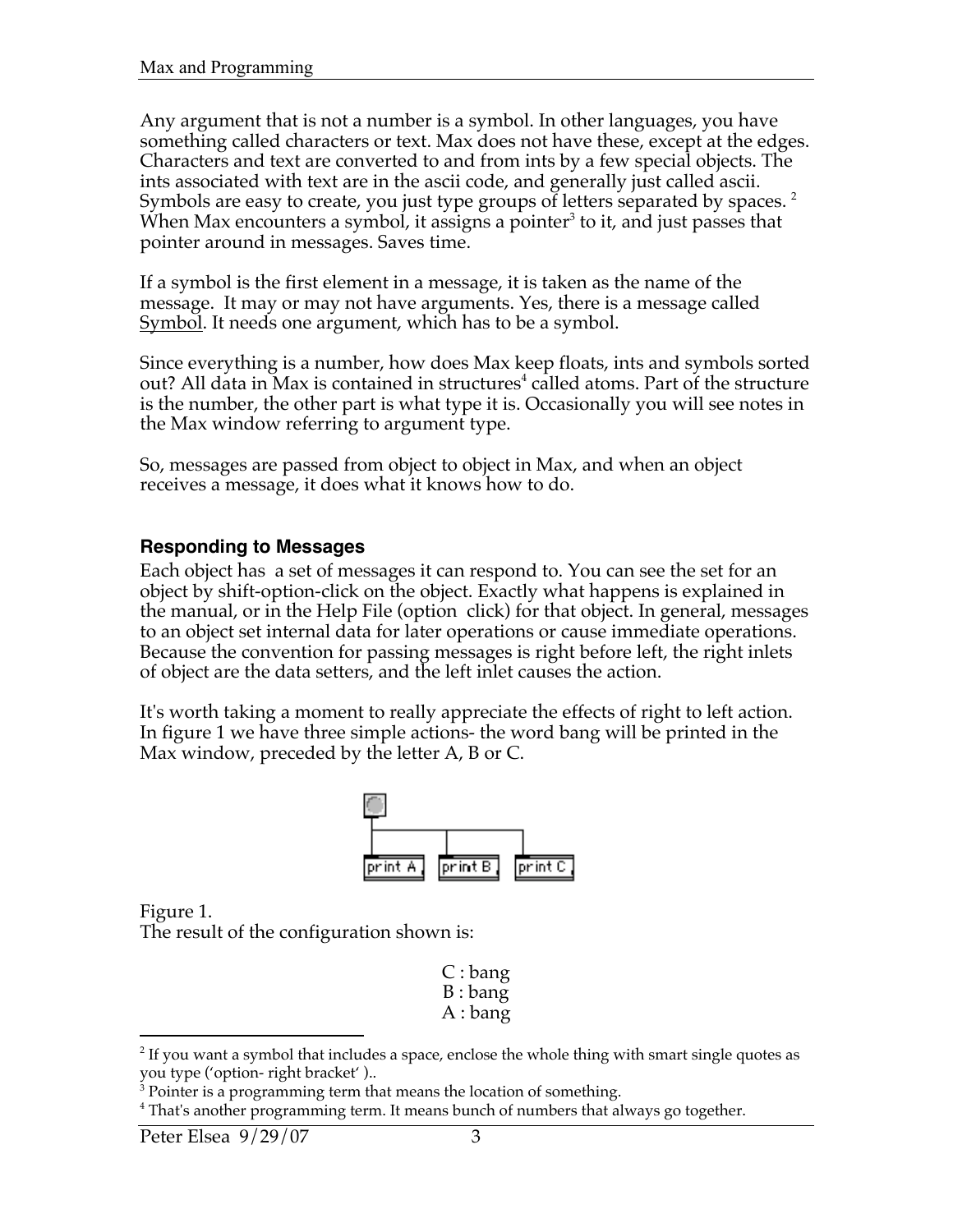The C print object, being on the right, gets to go first. Now look at figure 2.



Figure 2.

Adding more buttons splits the path of the messages. The right hand button sends a message to print C, then to another button. That button sends its message to print D, and then print E. The result is:

> C : bang D : bang E : bang B : bang A : bang

The entire right hand fork of the patch occurs before print B. With the slight change given in figure 3, we get:

| C : bang   |
|------------|
| $E :$ bang |
| D: bang    |
| B: bang    |
| A : bang   |



Figure 3.

Peter Elsea 9/29/07 4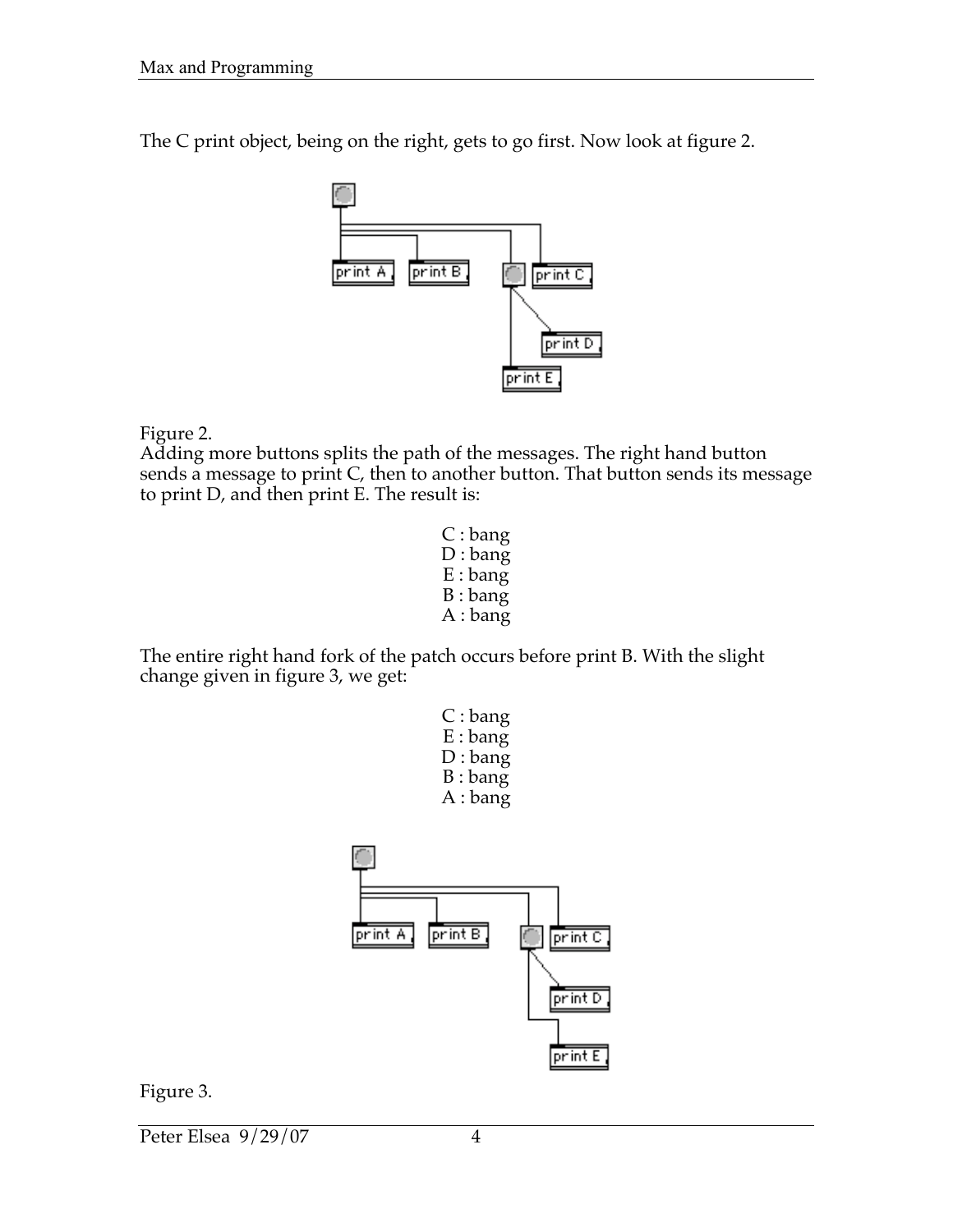It's really common for the movement of one object to seriously change the behavior of a patch. To prevent this, use the trigger object with one destination per outlet.

Since we generally want objects to work with the most recent data, the convention that the left inlet triggers actions make sense. Likewise, if an object sends more than one message, they will come from different outlets, the right before the left.

Right to left ordering fails when the messages are sent through the send and receive objects. There is no way to tell which receive object will respond first. If it matters, you must use one send for each receive, each pair with a unique name.

## **Stack Overflow**

The fact that all actions in Max patches are triggered by message passing raises the possibility of feedback situations. The interface won't let you connect the outlet of an object directly back to one of its own inlets, but you can do this indirectly through another. If the message sent back finds its way to the inlet that triggers itself, the resulting feedback loop will cause a stack overflow. Max will halt in this condition, and not restart until you have chosen resume in the Edit Menu.

It sometimes makes sense to connect the result of an operation back to the beginning, but it should be to a right inlet, not one that causes action. The calculation should be triggered by a controlled source such as Uzi or metro.

#### **Iteration**

The question most traditionally trained programmers usually ask first is "How do I do iterations in Max?" At first glance this seems rather difficult, because iteration in most languages is done by conditional loops of one sort or another. In Max we have Uzi, which gives a predefined number of bang messages. This takes care of most cases, where the condition for ending the loop is simply how many times it has executed.



Figure 4.

If you need a loop that can be shortened by a conditional expression, you can send the message break back up to Uzi when the condition is satisfied.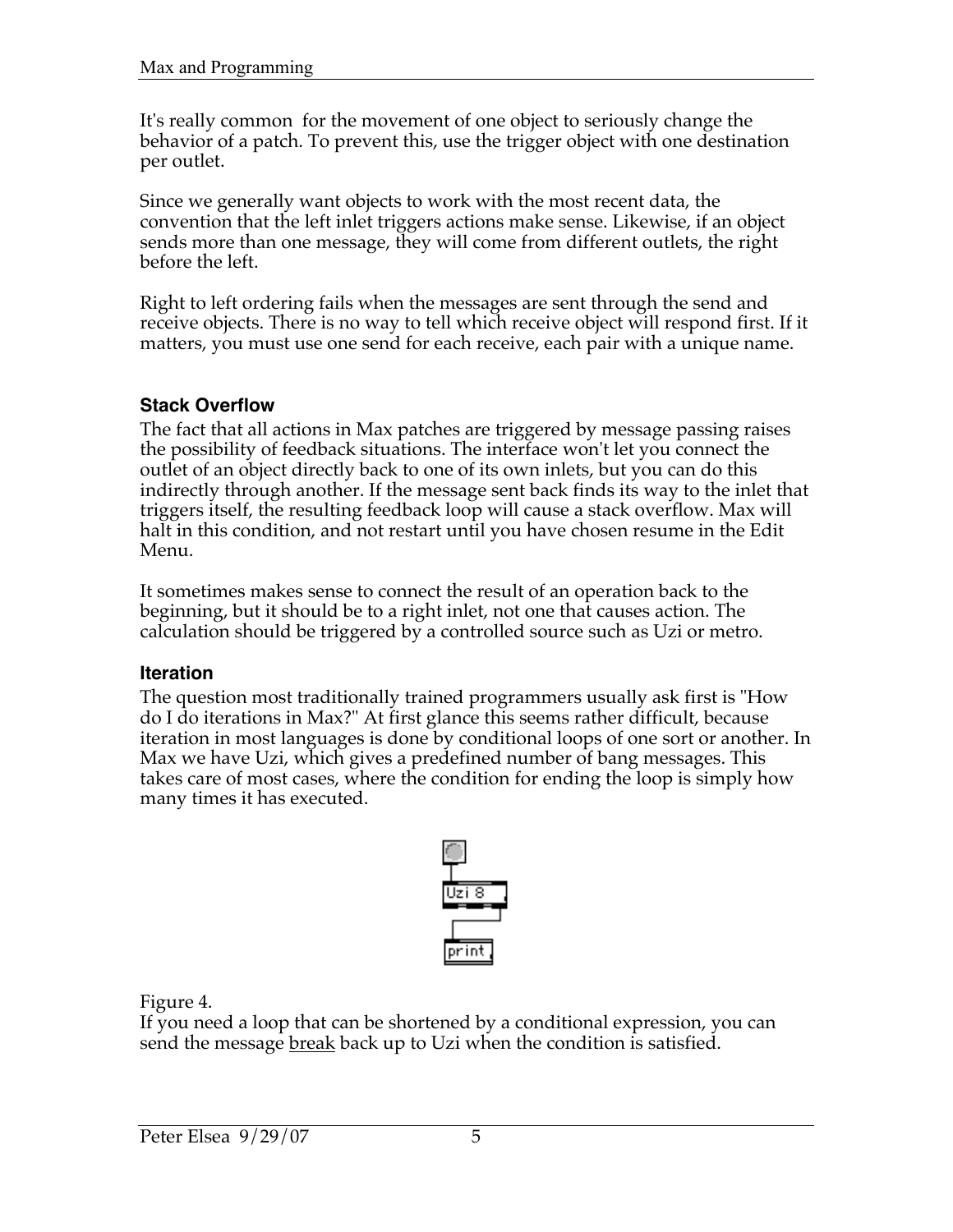

Figure 5.

You can chain Uzis in much the same way that traditional loops are nested. The lower Uzis will cycle faster than the upper Uzi.



Figure 6.

One oddity of Uzi is that the index output starts at 1 and counts up. If you need 0 based values, you can process the index. For more flexible control of the count, there is loop, part of my Lobjects. Loop uses feedback with internal buffering to prevent stack overflow.

More often, we need iterations at musical rates. This is usually done with metro, which produces a bang at specified intervals. Metro is also easily switched off with a conditional expression. The period of metro is set by a number message. Any change to this period will usually take effect after the end of the current cycle. (After the next bang.) The exception is when the change of period is a consequence of the metro's own bang output. This is explored a bit further in the essay on Max & Rhythm.

# **Conditionals**

Most conditional operations in Max are done by using the truth of some comparison object to route messages around the patch. One thing to keep in mind is that the simple conditional objects like **<** and **= =** always give some output when a message is received. Very often, the output has to be modified by a **select** if you want a bang on true or by **change** if you only want output on the change in truth.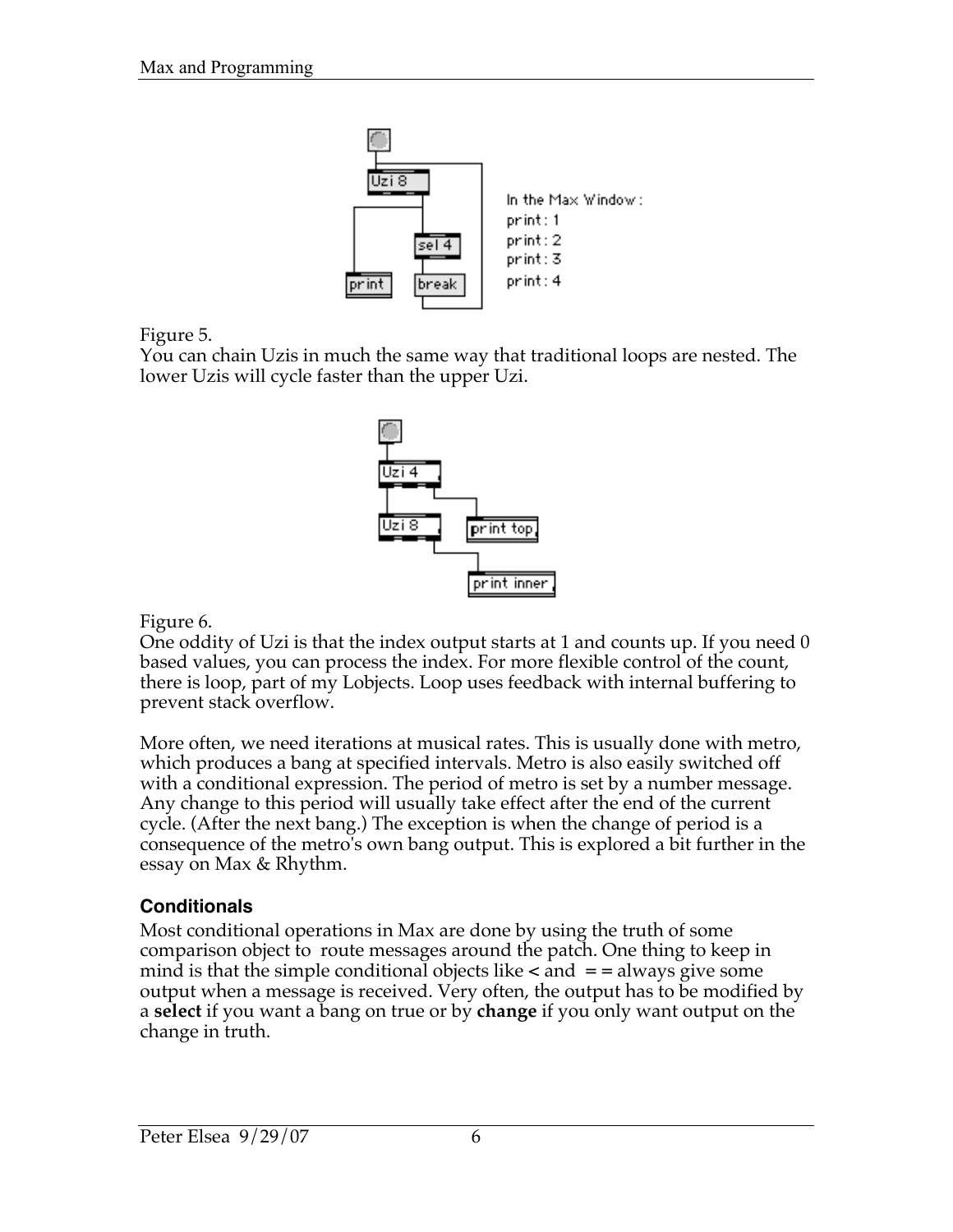

Figure 7.

To conditionally affect the operation of the patch, use the comparison objects to control various gates and switches.



Figure 8.

For more complex conditional operation without a lot of boxes, there is the if/then object. This takes a statement of the type:

If {expression} then {message} [else message]

<u>If</u> and <u>then</u> are required, <u>else</u> is optional. The expression is a C type conditional expression. The expression can refer to data from inlets by the tokens \$iN or \$fN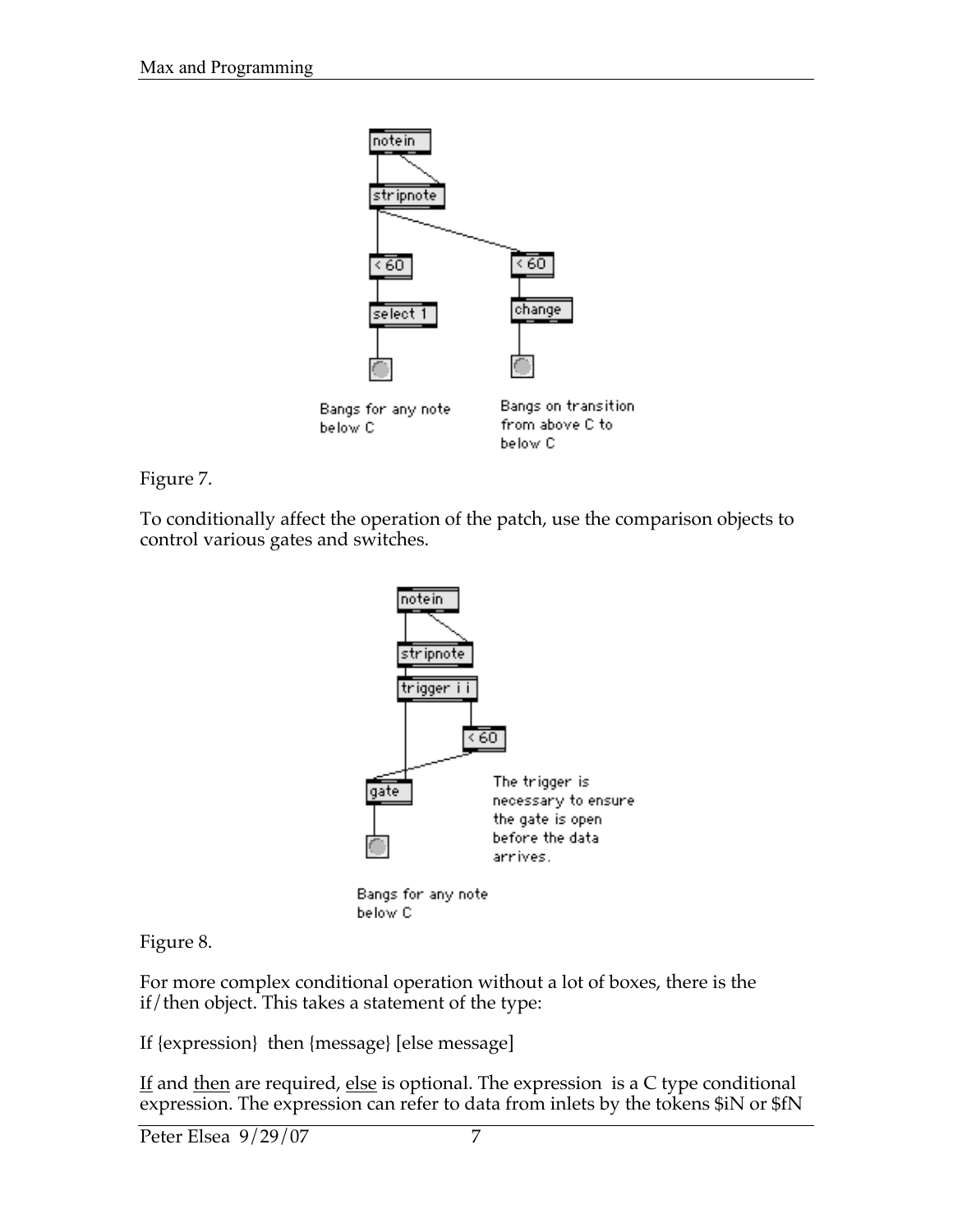where N is the inlet number. Note that the expression is evaluated on receipt of a message in inlet 1, but that message does not have to be part of the expression.



Figure 9.

It's important to remember that what follows then is a message, not an expression. A message may include the input tokens to pass the data through. A message may be prefaced by out2 to direct it to a right outlet.

## **Jump**

A switch or case operation can be done with the route object. Prepend the selector into a list containing the data. Then route will direct it where it should go.



Figure 10.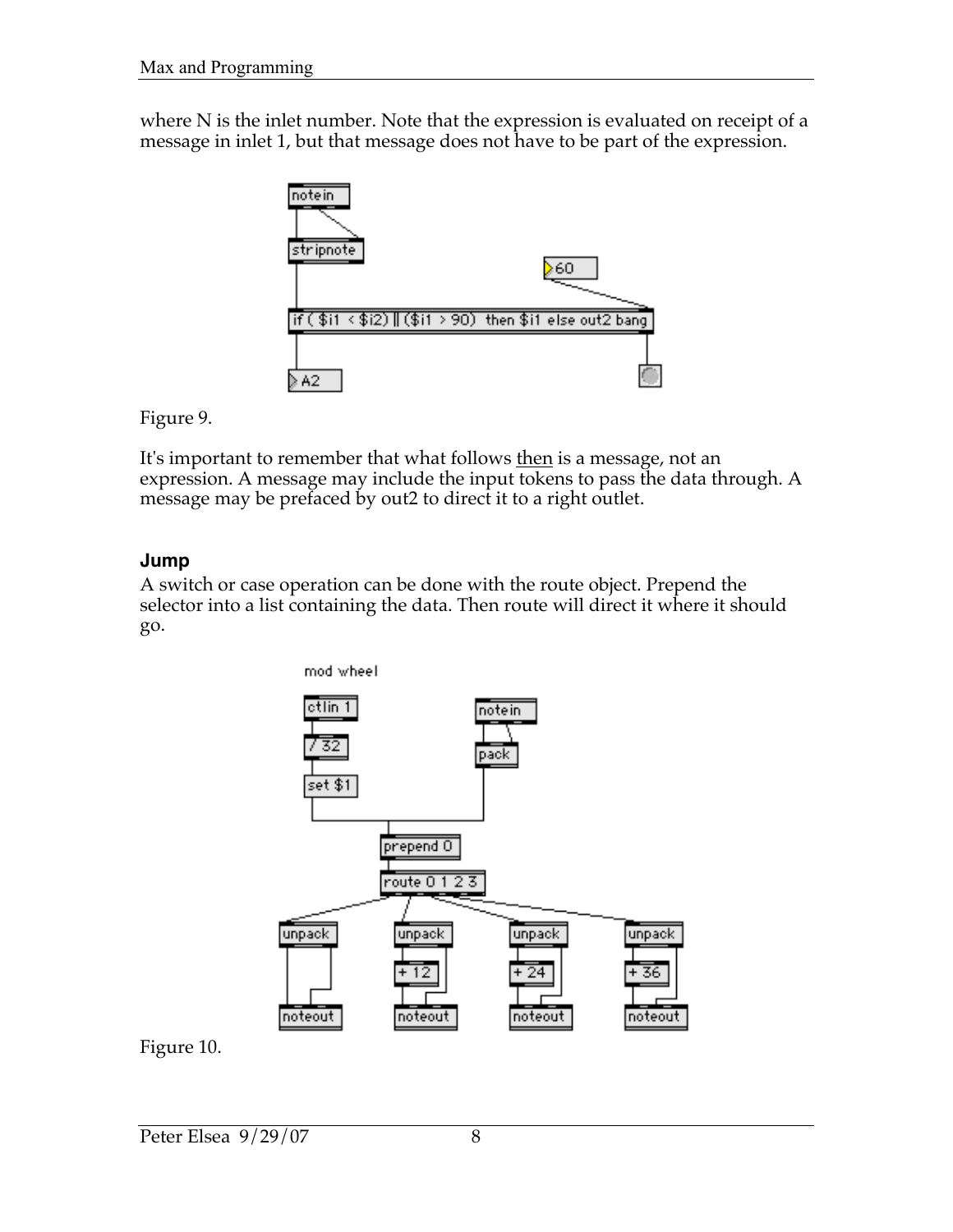# **Recursion**

Even though you can name a patcher and then refer to it in other patchers, you can't refer to it in itself. That's because patchers are stored as files, and when a patcher is loaded, all of the patchers it contains are loaded too. When Max attempts to load a patcher that contains itself, it has to load the copy of the patcher it contains, then the copy contained in that, which goes on infinitely and crashes the system. You can write a recursive routine in Java to run in the mxj object.

# **Data Storage and Retrieval**

Programmers are used to directly manipulating data with statements like

theVariable = 0; or  $Array[index] = data;$ 

In Max, the data for objects is usually associated with inlets. For instance, the counter object has inlets for count maximum, direction flag, and reset value. If there is no inlet far a particular parameter, there may be a message that sets it.

Of course there are many situations where we need to store data for later use.

For simple variables use the int and float objects. These will hold a value applied to the right inlet and send it when banged on the left. The number boxes can work in a similar manner, as the set message will change the value without sending it along.

An entire list of values can be stored by setting a message box, or with the llist Lobject.

The preset object can memorize the value of number boxes and other user interface objects and restore them.

Bulk data storage is done with the coll and table objects. These may be thought of as arrays: the data is applied to the right inlet, and the index to the left. To get data back, only an index is needed. Both of these objects have an extensive set of additional features, including direct user access and the ability to save data in files.

# **Table**

Table is probably easiest to use. Although it has two inlets, the list method is the most reliable way of setting data. Here the table is storing current velocity for all notes: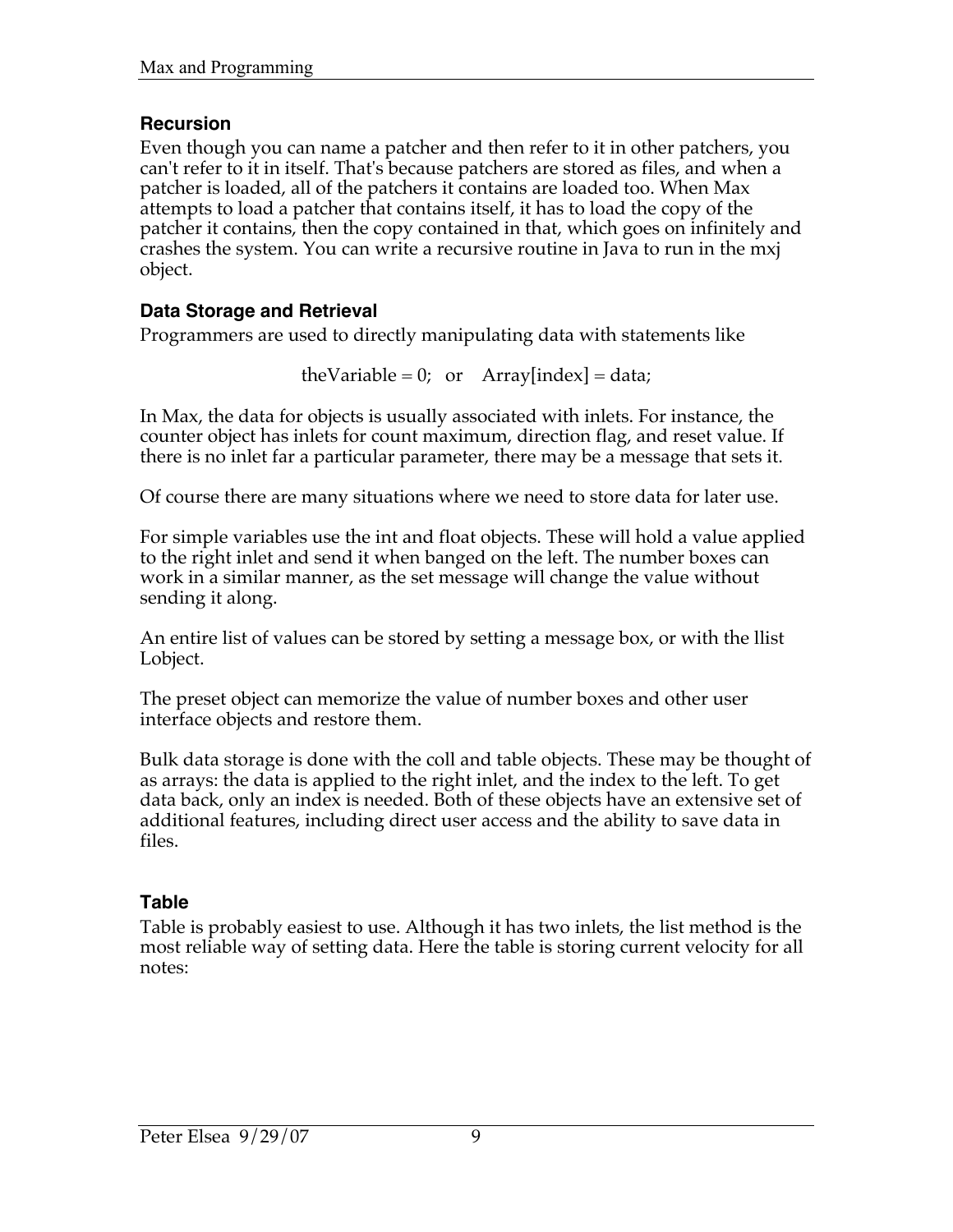

Figure 11.

Table can store data or not store data with the patcher. Note that if you don't specify, there will be a potentially annoying prompt.

# **Coll**

Coll is a dynamic data structure that can mimic a linked list or a multidimensional array. Since memory is allocated only when data is stored, it does not need to be pre dimensioned and keeps a remarkably small footprint.

#### Coll as array

Each store operation creates a new address to specify an address, prepend it to the data. The address by itself reads the stored data. For a multi dimensional array such as [i] [j] use an expression to combine the two indices.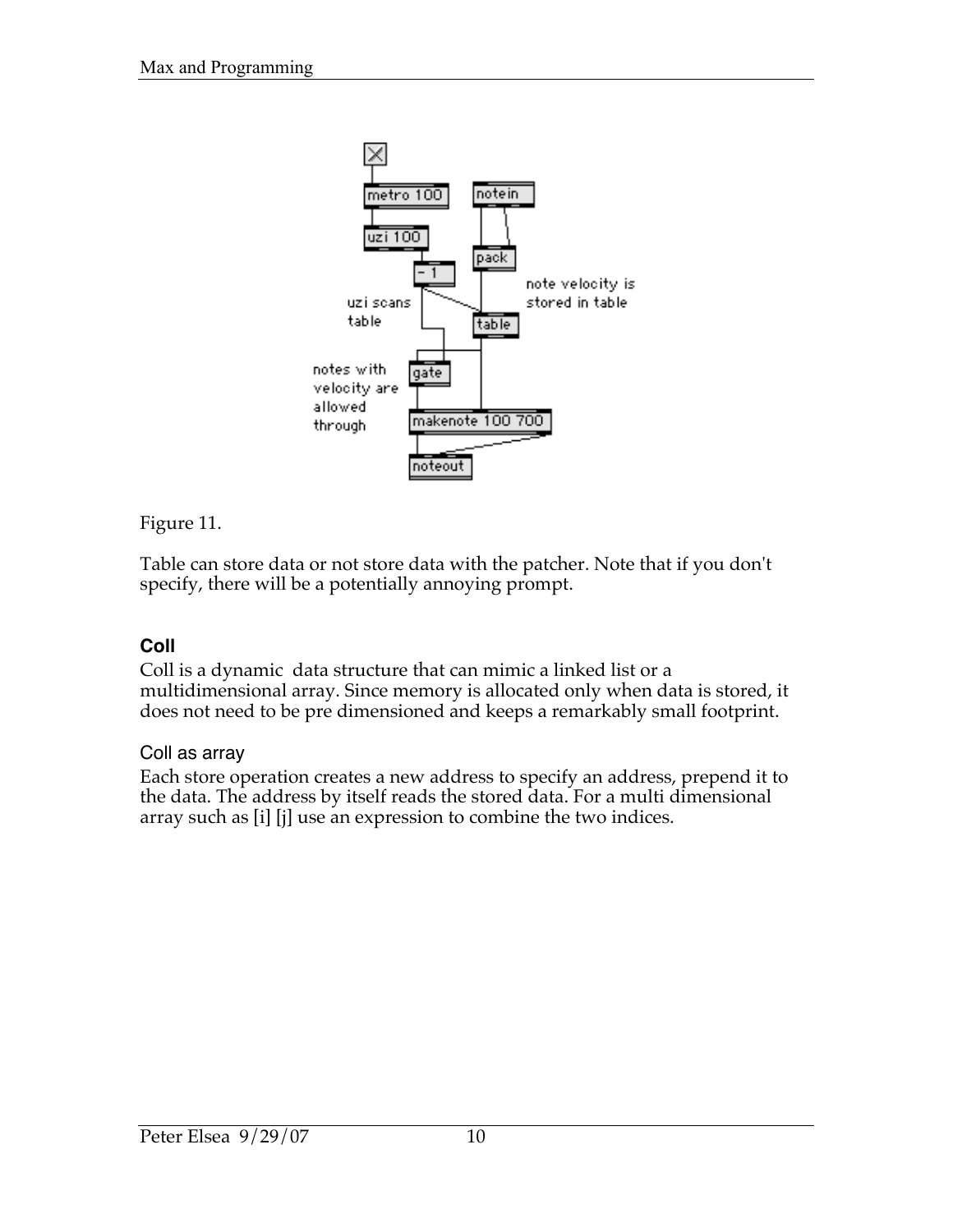

# Figure 12.

Of course, since each coll address can refer to a list of data, there is not all that great a need for multi dimensional arrays. You can access individual members of a stored list with the <u>nth</u> message (note that nth counts from 1 in this case), or use sub to write there.

Since there's no need for the addresses in a coll to be contiguous, you can use any sort of calculation to make addresses. See the tutorial on Max & MIDI Time Code to see an example.

## Coll as Linked List

The elements of a coll are linked as well as indexed and there is a full set of commands for traversing the contents. The insert function is a bit flaky, and there is no append to the end function so you should maintain your own addressing scheme for writing data.

## Colls and Symbol Addressing

Colls can also reference data by symbols. This makes coll something of an enum evaluator. There's not a lot of general symbol support in Max, but the trick of connecting message boxes directly to a coll simplifies making user interfaces. Since the menu object can be set to send symbols instead of numbers, it's easy to edit and reorganize menus if the position of an item does not matter.